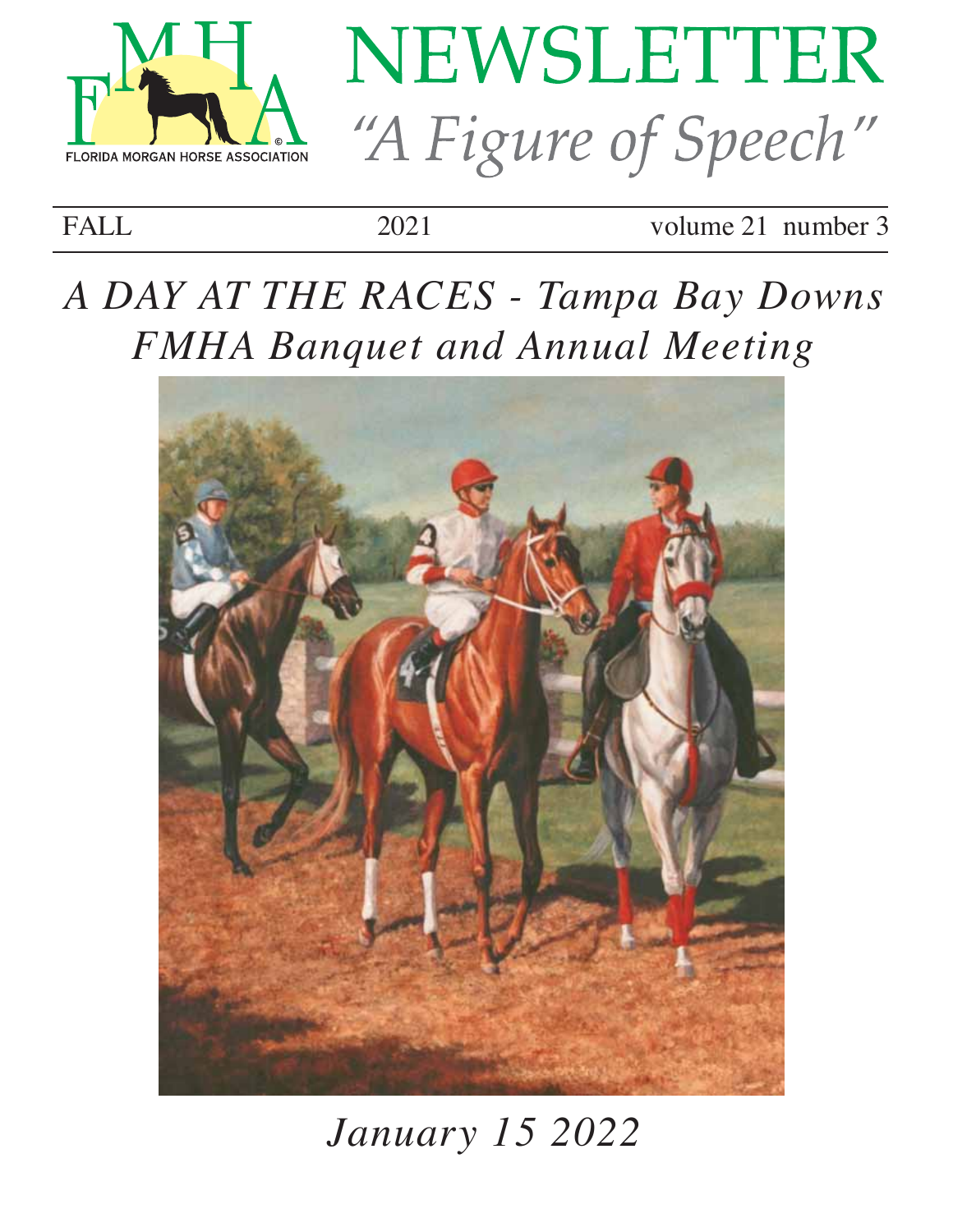## FLORIDA MORGAN HORSE ASSOCIATION

*President* Martha Stein .............813-818-4547 mgs4547@gmail.com

*Vice President*  Karen Gardner...............716-696-0869 clearmeadowstables@hotmail.com

*Secretary* Jeanette Singleton......813-768-8089 singletonjeanette@gmail.com

*Treasurer* Jeanette Singleton......813-768-8089 singletonjeanette@gmail.com

FMHA WEB SITE: www.fmha.net

\*Tom Johnson........772-812-9729 tomj772@aol.com \*Sally Ann Lyle............352-401-0252 sal4art@embarqmail.com \*Diane Tanguay ...........813-949-7509 dsstella@aol.com \*Margaret McKnight.....352-339-2824 mmkarrh@gmail.com \*Deb Ferrell.................678-617-9276 djferrell@hotmail.com \*Rebecca Watters........... rwatters216@gmail.com Valerie Seimer............813-926-1978 geoval2@verizon.net Glenn Winograd.........813-852-2171 ahorseor2@msn.com Alicia Davis................352-472-6727 aliciaraindropfarm@gmail.com Janice Scotto...............813-409-5272 whisperingoaksequestrian@gmail.com \*-term ends 2021

#### OFFICERS DIRECTORS DIRECTORS CHAIRMEN & COORDINATORS

*Citrus Cup Chair* Alicia Davis...............352-472-6727 raindropfarm@aol.com

*High Point Coordinator* Rebecca Watters... rwatters216@gmail.com

*Newsletter Editor* Sally Ann Lyle............352-401-0252 artist@sallylyle.com

*Summer's End Show Chair* Glenn Winograd.........813-852-2171 ahorseor2@msn.com

*Web Site Coordinator* Tami Johnson.............314-750-1397 tami@masterworks.net

*Tropical Trotters* Andrea Welpton..........941-504-2826 quieara05@gmail.com

#### **Newsletter Issue mailed: 15st of the month March, June, August, December**

Ads/Copy must be recieved **10** days **before** issue mailing. Send copy and payment to Newsletter editor. Make checks payable to FMHA NEWSLETTER ADVERTISING RATES

Business Card ad (1 year)...............\$35 Full page, per issue.............................\$50 Half Page, per issue.........\$35<br>Classified..........FMHA member - free non-member, per word/per issue.....\$0.20 non-member, per word/per issue.....\$0.20

#### FMHA MEMBERSHIP APPLICATION (All memberships are valid from January 1 to December 31 of current year)

| □ Individual - \$25 25 Eamily or Farm - \$35                                |  |                 | checks payable to FMHA<br>Mail to: Jeanette Singleton<br>4208 W Corona Ave |  |
|-----------------------------------------------------------------------------|--|-----------------|----------------------------------------------------------------------------|--|
| Once received, your name will be listed on the website as a current member. |  | Tampa, FL 33629 |                                                                            |  |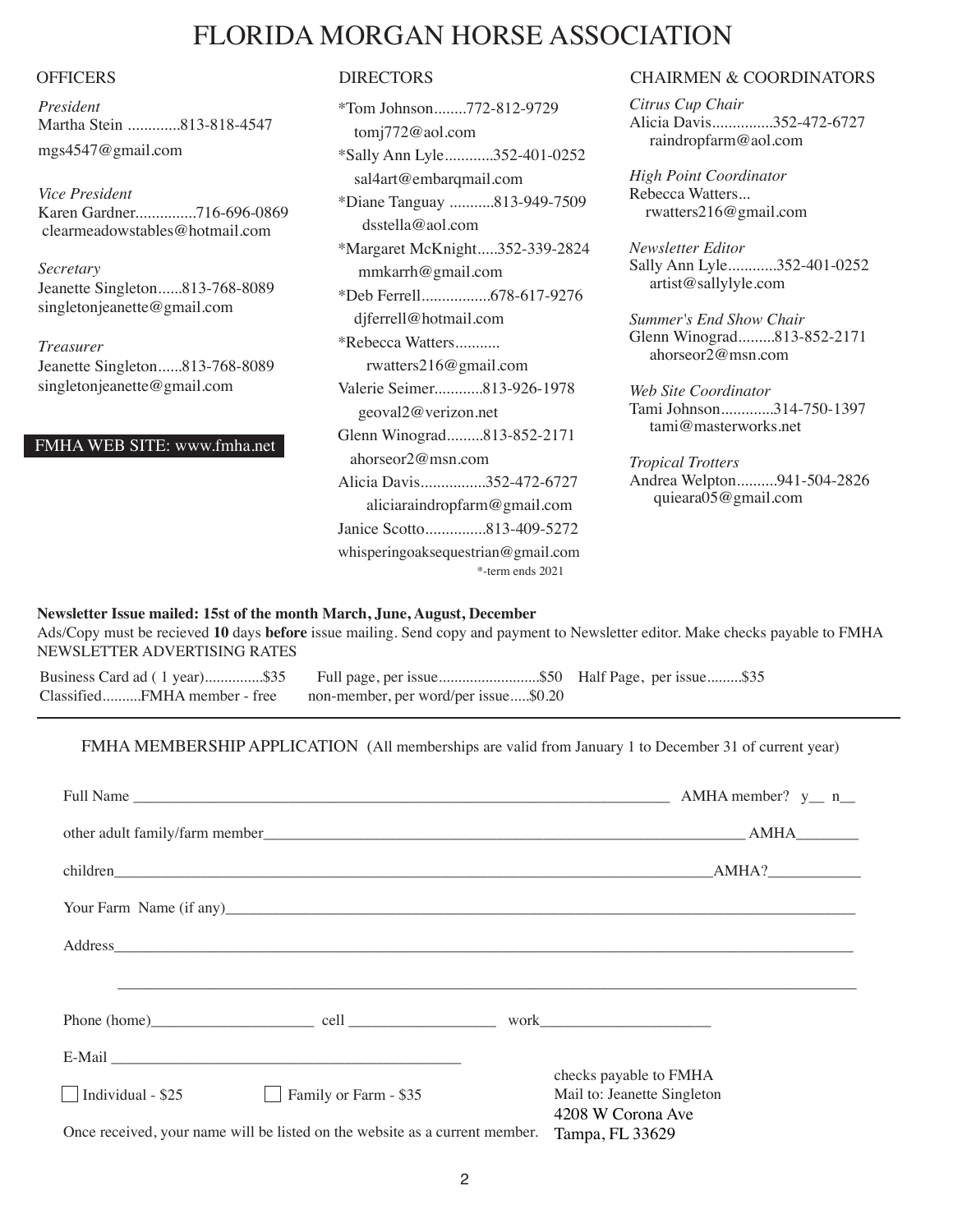FMHA BANQUET &ANNUAL MEETING January 15th at Tampa Bay Downs in the Winners Circle Terrace

Price is \$50 per adult and \$35 per child under 12. Gates Open at 11:00 for the first race and admission is included in your ticket price.

At 3:45 The Winners Circle Terrace will open for us which will include Hors d' Oevres

At appx 5:00 we will hold our business meeting and elections

5:45 Dinner is served Until 6:45

6:45 -7:45 Awards and Raffle and Auction Please bring things to auction off.

Anyone coming to the banquet and planning on attending the races before the meeting starts needs to let us know.

There are many hotel rooms in Oldsmar less than 3 miles away on Tampa Road

Banquet ticket information is now posted on our website

Go to the FMHA. Net to purchase with your credit card. Information on paying by check can be found there also

### ANNUAL MEETING BOARD OF DIRECTORS **ELECTION**

At the end of 2021, 6 Board members will have completed their 2 year terms.

They are Deb Ferrell, Rebecca Watters Sally Ann Lyle, Diane Tanguay, Tom Johnson and Margaret McKnight.

Deb, Rebecca, Sally Ann and Diane have indicated a desire to serve another term.

A Nominating Committee consisting of Kris Cole and Tom Johnson have added 3 more names to the proposed slate.

They are Randall Donelson, Larry Bolen and Kevin **Gibson** 

(Directors with another year remaining on their term are Valerie Seimer, Glenn Winograd, Alicia Davis and Janice Scotto)

#### ANNUAL MEETING BOARD OF DIRECTORS **ELECTION** PROPOSED SLATE - FMHA BOARD OF DIRECTORS Deb Ferrell Rebecca Watters Sally Ann Lyle Diane Tanguay Randall Donelson Larry Bolen Kevin Gibson

6 highest vote getters will be elected for the 2022- 2024 term

\*NOTE Additional nominations can be made from the floor at the Annual meeting

## \*IMPORTANT HIGH POINT INFORMATION\*

While the Board is working on a revised high point system, we would like to publish and have the following voted on at the banquet:

1. In addition to signing up for membership with the annual dues, all members who wish to be eligible for the High Point Program are to fill out the "High Point Registration Form" to disclose Horse Information, Junior Exhibitor Equitation Information and divisions to be shown in for the year of membership. The form for this is available on the website and by request (email Rebecca at rwatters216@gmail.com for a copy of this form).

2. For the Exception, Open Breed, Dressage and Carriage Divisions you must fill out and submit your information on the "FMHA High Point Form Points and Records" to the High Point Chair by no later than November 10th of the show year to be eligible to qualify for high point. The form for this is available on the website and by request (email Rebecca at rwatters216@gmail.com for a copy of this form).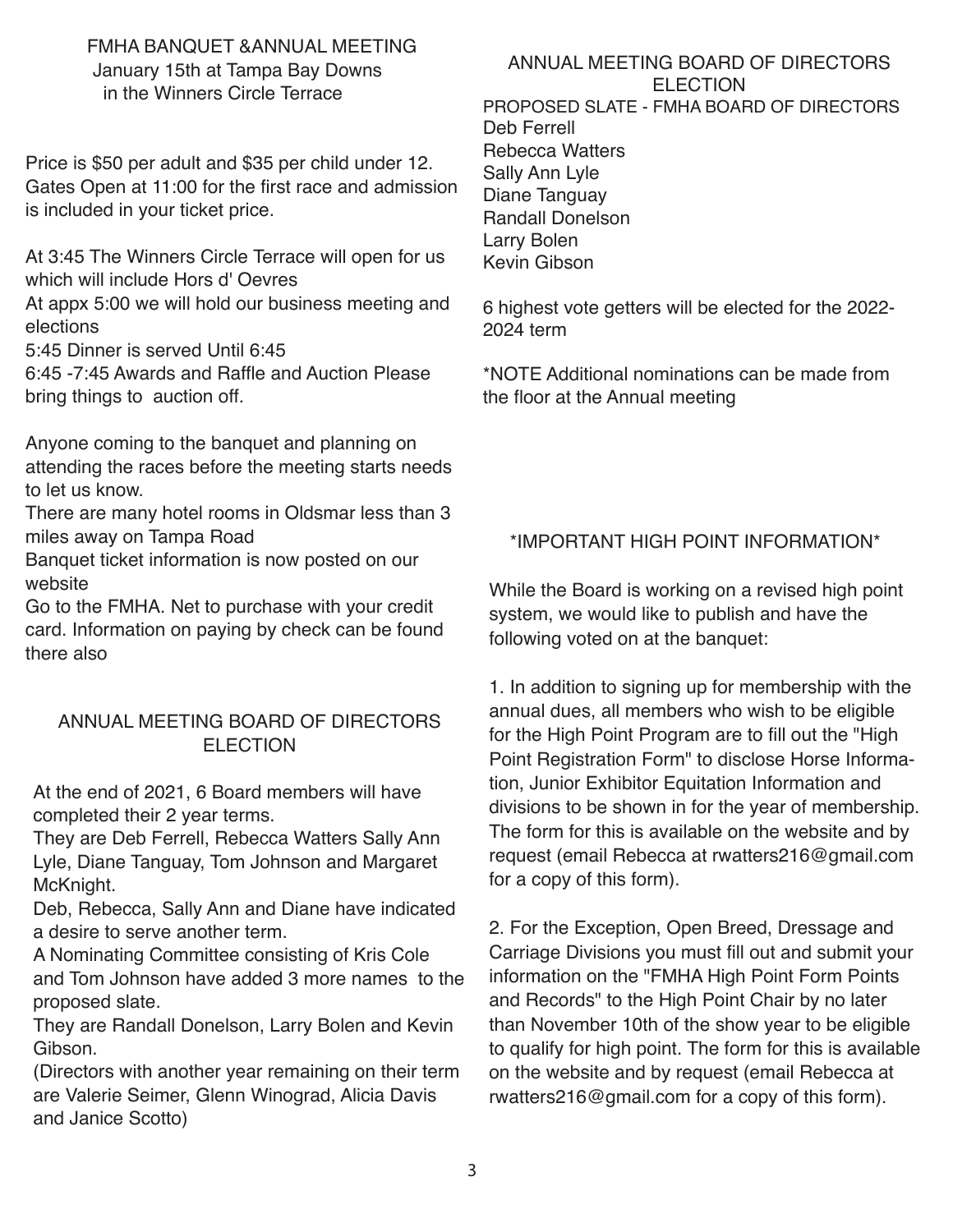The 2022 Election to elect AMHA Directors is currently underway. ALL eligible members will receive a paper ballot that allows them to either vote by mail or online. In addition, those same eligible members with valid e-mail addresses on file at AMHA will receive an electronic ballot as well. Both hard copy paper ballots and electronic ballots were sent out exactly one week ago on November 11, 2021. Some have already received their paper ballots but due to the variances in postal delivery, you may still need to wait a few days for yours to arrive if it has not done so already. Please note that if you voted upon receipt of the text message or electronic e-mailed ballot, you do NOT need to send in the paper ballot. You only need to vote once. AMHA provides multiple methods to allow its members to vote in the manner they prefer. For additional information, candidate biographies and voting timeline, visit the election page of the **AMHA "Members Only" website** (https://my.morganhorse.com/Members-Only/Election-Director-Information)

Candidates from our Eastern Region are Linda **Braddon and Ashleigh Wood** 

### **DOLLARS FOR DNA PROGRAM**

In October, AMHA's Welfare and Rescue Committee launched a project called "Dollars for DNA" with the goal of reaching \$10,000 to pay for DNA identification of Morgans being rescued by recognized 501.c.3 organizations. Your tax-deductible donations will be made through AMHECT (the American Morgan Horse Educational Charitable Trust). Generous matching funds are being provided by The Heidi E. Kunkel Foundation (up to \$5000) and by The Peppermint Bar & Kirsch Family (\$2500). WHY do the rescues need to DNA the horses, you ask? If the horse can be identified through DNA, it will have its "Morgan identity" restored through registration. This makes it easier for the rescue agency to rehome it. It's also possible that the horse was enrolled in the AMHA Full Circle Program which would lead the rescue to people interested in helping get him or her to a new home  $-$  to live on and be someone's new best friend!

#### AMHA ANNUAL MEETING

AMHA will be holding the 2022 Annual Meeting of Members on Thursday, January 6 at 10:00 AM (Eastern) in conjunction with the UPHA National Conference. The Conference is being held at the Renaissance Orlando at SeaWorld in Orlando, Florida.

Registration for the UPHA National Conference is now open, and the hotel room block information is also posted. Registrations must be received by the UPHA Office on or before December 6, 2021 to receive the discounted rates. The hotel room block deadline for reservations is also December 6, 2021. It is highly recommended that you make your hotel reservations immediately as rooms may sell out.

For more information including the tentative schedule, to obtain a registration form and book your hotel room. visit either:

• The UPHA website at https://www.uphaonline.com/national-conference  $or -$ 

• The AMHA Members Only side of the website at https://my.morganhorse.com/Members-**Only/Annual-Meeting-Resources** 



and hopes for a great **New Year!**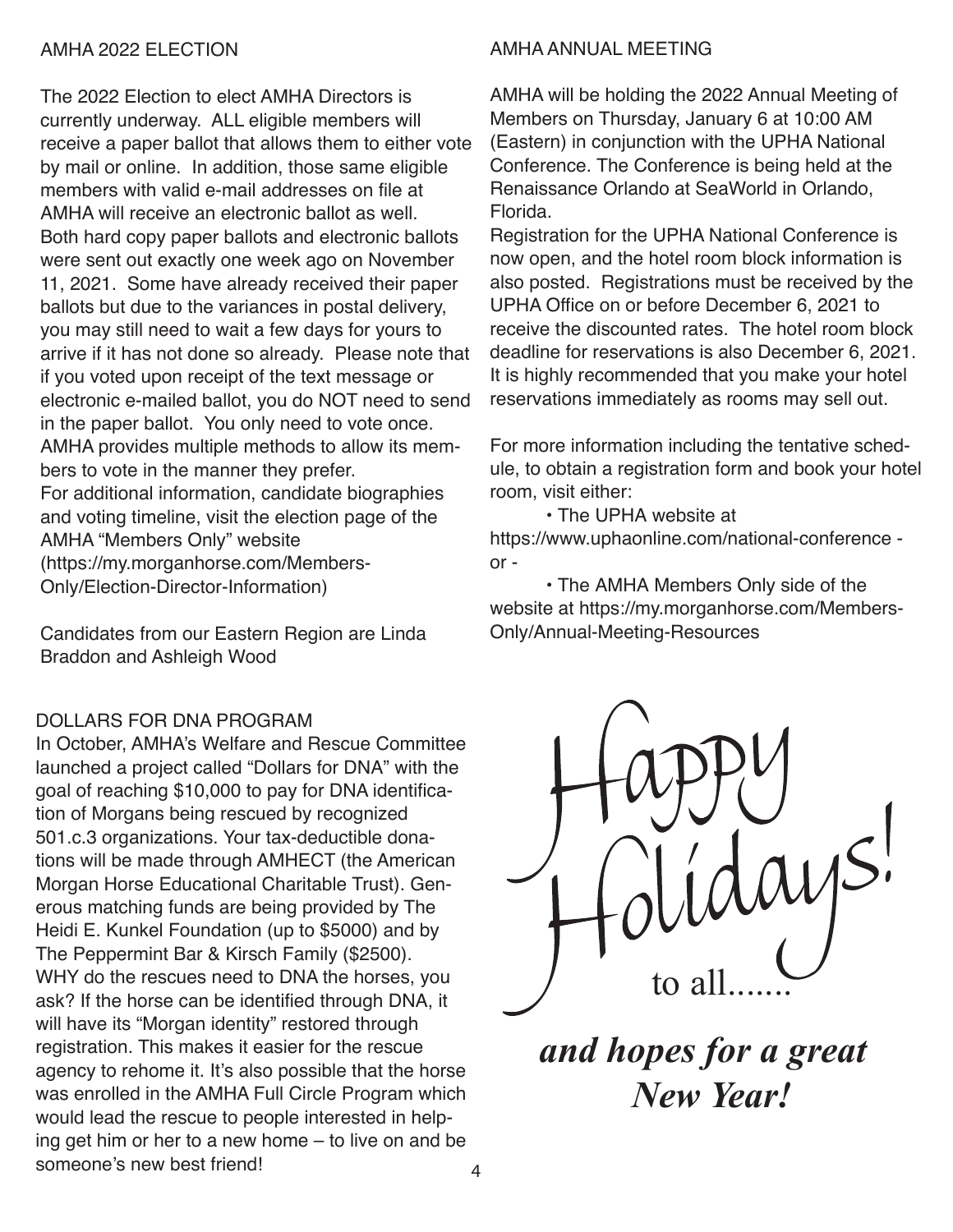

| <b>OWNER/LEESEE INFORMATION:</b>                                                                                                                                                                                                                            | SHOW YEAR: |  |  |
|-------------------------------------------------------------------------------------------------------------------------------------------------------------------------------------------------------------------------------------------------------------|------------|--|--|
|                                                                                                                                                                                                                                                             |            |  |  |
|                                                                                                                                                                                                                                                             |            |  |  |
|                                                                                                                                                                                                                                                             |            |  |  |
|                                                                                                                                                                                                                                                             |            |  |  |
| DATE MEMBERSHIP PAID TO FMHA (Florida Morgan Horse Association)*:                                                                                                                                                                                           |            |  |  |
| FORM OF PAYMENT (CHECK #, ONLINE PAYMENT ETC):___________________________________                                                                                                                                                                           |            |  |  |
|                                                                                                                                                                                                                                                             |            |  |  |
| <b>HORSE INFORMATION:</b><br>NAME OF HORSE: 2008 PERSONAL PROPERTY AND ACCORDING TO A 2009 PERSONAL PROPERTY AND A 2009 PERSONAL PROPERTY AND A 2009 PERSONAL PROPERTY AND A 2009 PERSONAL PROPERTY AND A 2009 PERSONAL PROPERTY AND A 2009 PERSONAL PROPER |            |  |  |
|                                                                                                                                                                                                                                                             |            |  |  |
| <b>DISCIPLINES SHOWN IN:</b>                                                                                                                                                                                                                                |            |  |  |
|                                                                                                                                                                                                                                                             |            |  |  |
|                                                                                                                                                                                                                                                             |            |  |  |
| Junior Exhibitor Name(s): Name (s): Name (s) and South Assembly Contact Assembly Contact Assembly Contact Assembly Contact Assembly Contact Assembly Contact Assembly Contact Assembly Contact Assembly Contact Assembly Conta                              |            |  |  |
| <b>Equitation Division(s):</b>                                                                                                                                                                                                                              |            |  |  |
|                                                                                                                                                                                                                                                             |            |  |  |
| **Instructions**:<br>For Membership Dues: You can join by going to https://fmha.net or you can mail this form with a                                                                                                                                        |            |  |  |
| check made out to FMHA address: FMHA, 4208 W. Corona St., Tampa, FL 33629                                                                                                                                                                                   |            |  |  |
| a na matsaya kuwa wa Marekani wa Marekani Ma                                                                                                                                                                                                                |            |  |  |

For submission of form separate from Membership Dues

please email to Rebecca Watters:

rwatters216@gmail.com

(If mailing, please reach out to Rebecca via email for mailing address)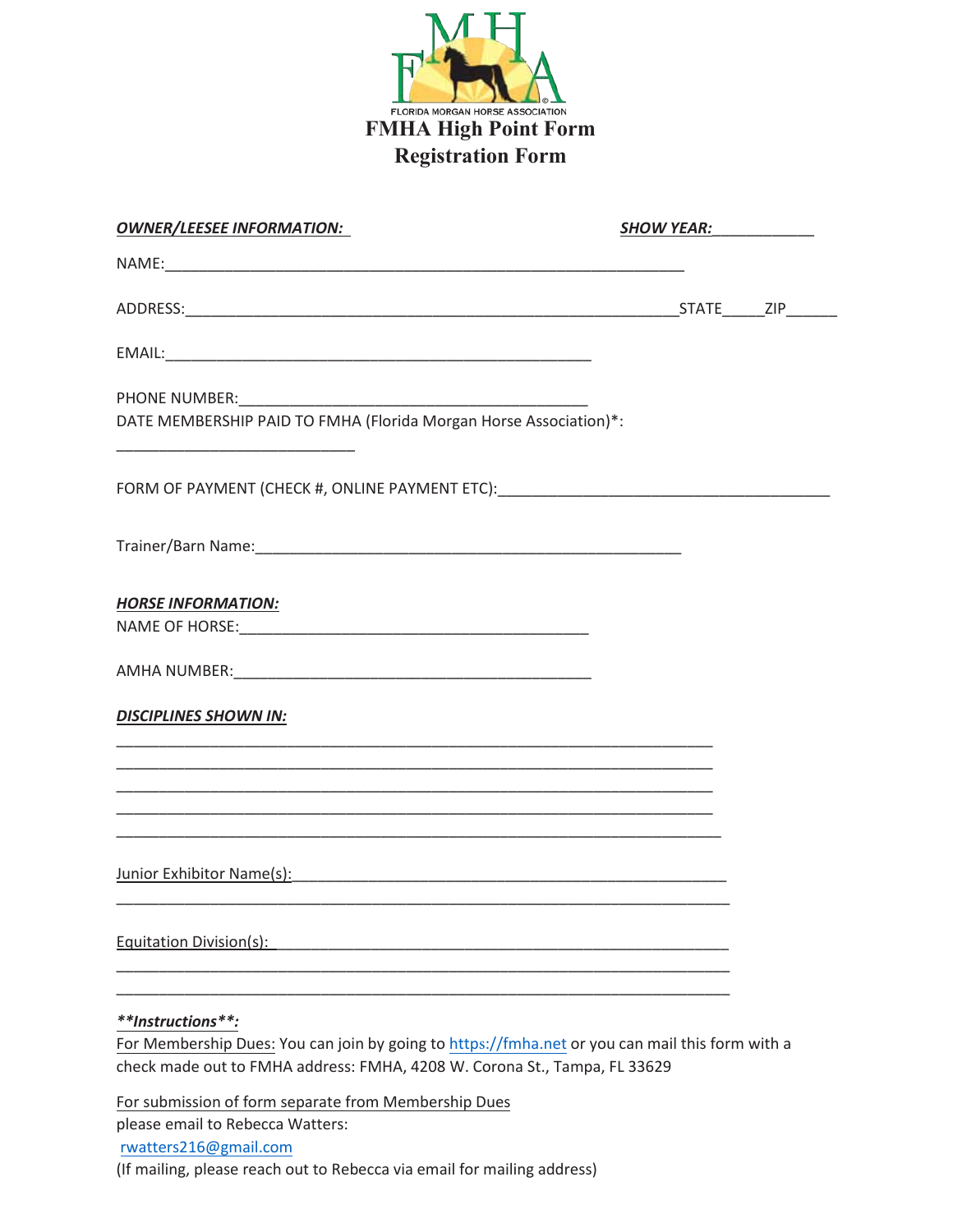

## **FMHA High Point Form Points and Records**

Open Breed, Exceptional, Dressage, Carriage

Submit to the High Point Chair by November 10<sup>th</sup> of the show year

| <b>OWNER/LEESEE INFORMATION:</b>                                                                                                                                        | <b>SHOW YEAR:</b> |  |  |
|-------------------------------------------------------------------------------------------------------------------------------------------------------------------------|-------------------|--|--|
|                                                                                                                                                                         |                   |  |  |
|                                                                                                                                                                         |                   |  |  |
|                                                                                                                                                                         |                   |  |  |
|                                                                                                                                                                         |                   |  |  |
|                                                                                                                                                                         |                   |  |  |
| <b>HORSE INFORMATION:</b>                                                                                                                                               |                   |  |  |
|                                                                                                                                                                         |                   |  |  |
|                                                                                                                                                                         |                   |  |  |
| POINTS AND RECORDS FORM                                                                                                                                                 |                   |  |  |
| Instructions:                                                                                                                                                           |                   |  |  |
| Fill out the enclosed list and attach proof of show attendance.                                                                                                         |                   |  |  |
| Division requirement: Open Breed, Exceptional, Dressage and Carriage<br>Documentation accepted: Entry Forms, Results from Show Secretary, Judge's sheet with scores and |                   |  |  |

placement etc.

Submission: Submit via email to Rebecca Watters (High Point Chair): rwatters216@gmail.com

If you cannot submit via email, please reach out to her for additional instructions.

| <b>Class Activity or Description</b> | <b>Rider Name</b> | Placing |
|--------------------------------------|-------------------|---------|
|                                      |                   |         |
|                                      |                   |         |
|                                      |                   |         |
|                                      |                   |         |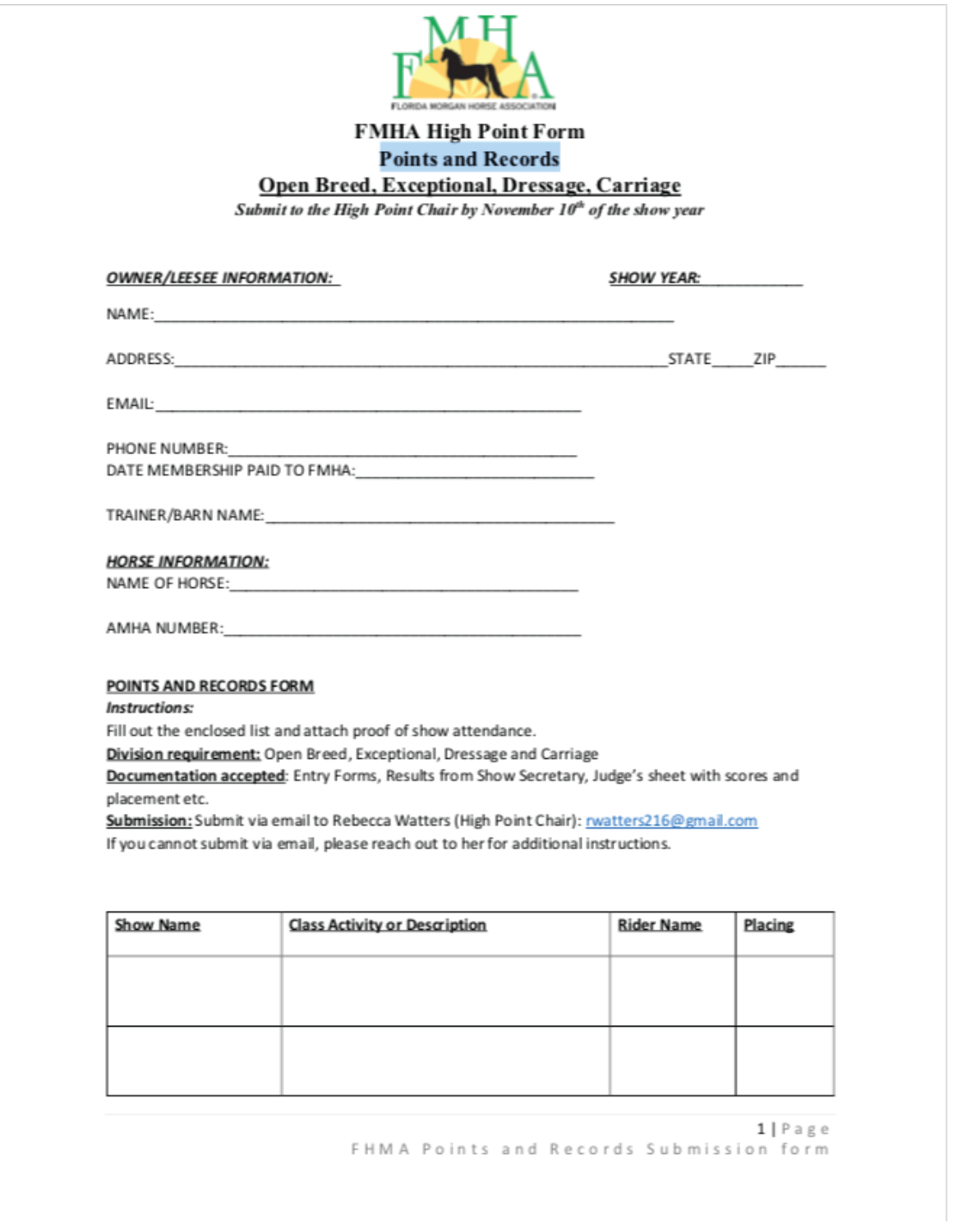





Kristen R. Cole Owner/Trainer morgankc62@yahoo.com (941) 737-7492

heri Barber

*Stables* 

**Bridle Creek Stables** At Serendipity Farm www.bridlecreekstable.com 6200 90th Ave N Pinellas Park, FL 33782

Whispering Oaks Equestrian Center

Specializing in Morgan Horses



**Janice Scotto** Owner Trainer

7631 Gardenr Rd Tampa, FI 33625

813 409 5272 whisperingoaksequestrian@gmail.com whisperingoaksequestrianfl.com

407-977-7205 ffmorgans@hotmail.com **DOUBLE MORGANS Transportation**